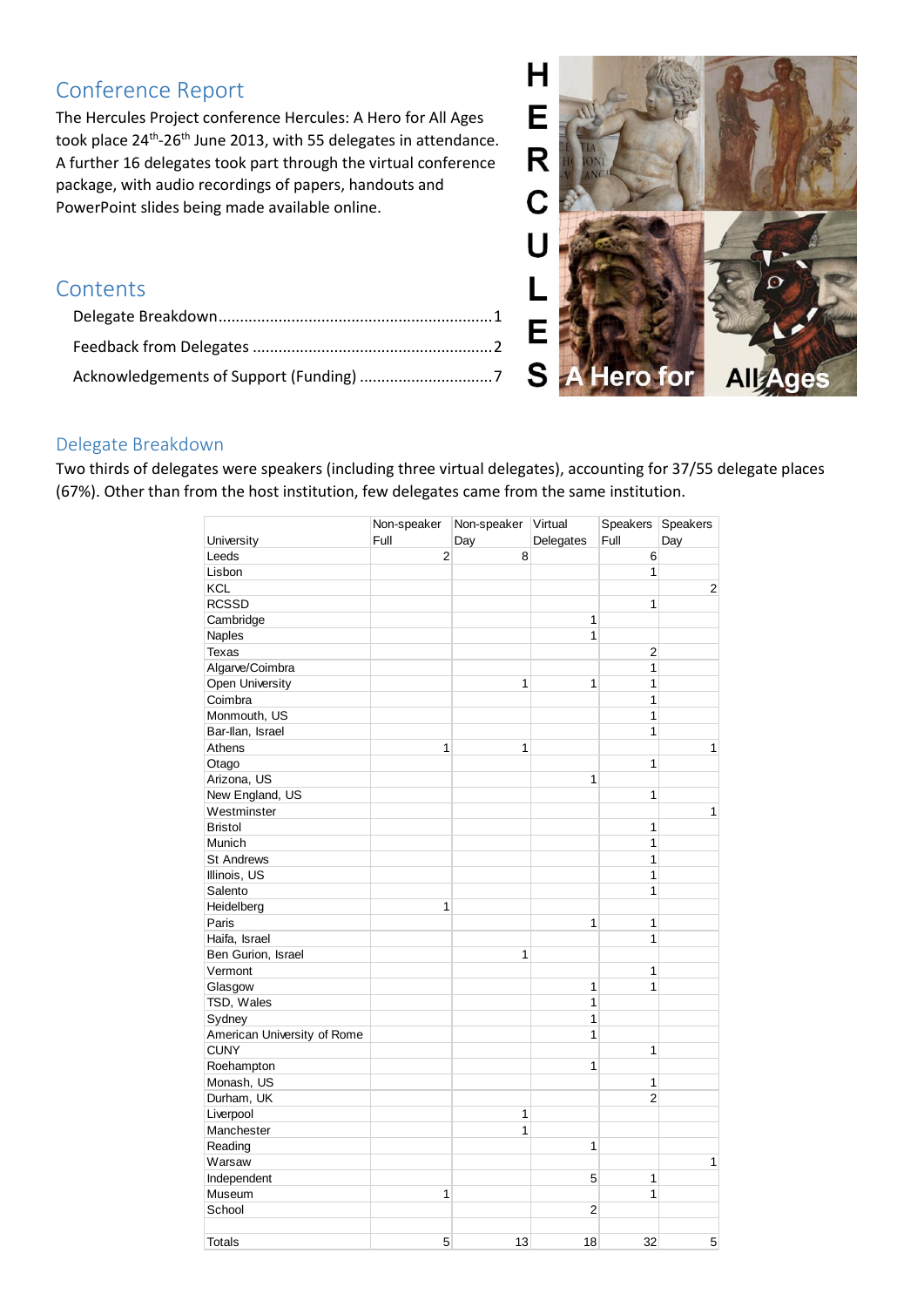## <span id="page-1-0"></span>Feedback from Delegates

36/55 physical delegates returned feedback forms, a return rate of 65%.

The questionnaire covered a number of areas, ranging from general experience to quality of papers, and effects on behaviour, from organisation to catering and accommodation.

1) Gathering opinions of the conference experience as a whole by delegates selecting, or adding words/phrases. Delegates thought the conference was:



| <b>Words</b>                | <b>Number of responses</b> |
|-----------------------------|----------------------------|
| Exciting                    | 18                         |
| Just right                  | 9                          |
| <b>Boring</b>               |                            |
| Up-to-date                  | 15                         |
| Too long                    |                            |
| Heroic                      | 9                          |
| Confusing                   |                            |
| Mediocre                    |                            |
| Flat                        |                            |
| Identity-affirming          | $\sqrt{4}$                 |
| Dreadful                    | $\mathbf{1}$               |
| Intriguing                  | 11                         |
| Friendly                    | 27                         |
| Inspiring                   | 21                         |
| Value for money             | $\overline{2}$             |
| Too short                   | $\overline{3}$             |
| Disappointing               |                            |
| Marvellous                  | $\overline{7}$             |
| Community-building          | 13                         |
| Controversial               | $\mathbf{1}$               |
| Behind the times            |                            |
| About right                 | $\overline{3}$             |
| <b>Delegate-added Words</b> | <b>Number of responses</b> |
| Heartening                  | $\mathbf{1}$               |
| Stimulating                 | $\overline{2}$             |
| Enlightening                | $\mathbf{1}$               |
| Engaging                    | $\mathbf 1$                |
| Illuminating                | $\mathbf 1$                |
| Well-organised              | $\overline{3}$             |
| Interdisciplinary           | $\overline{2}$             |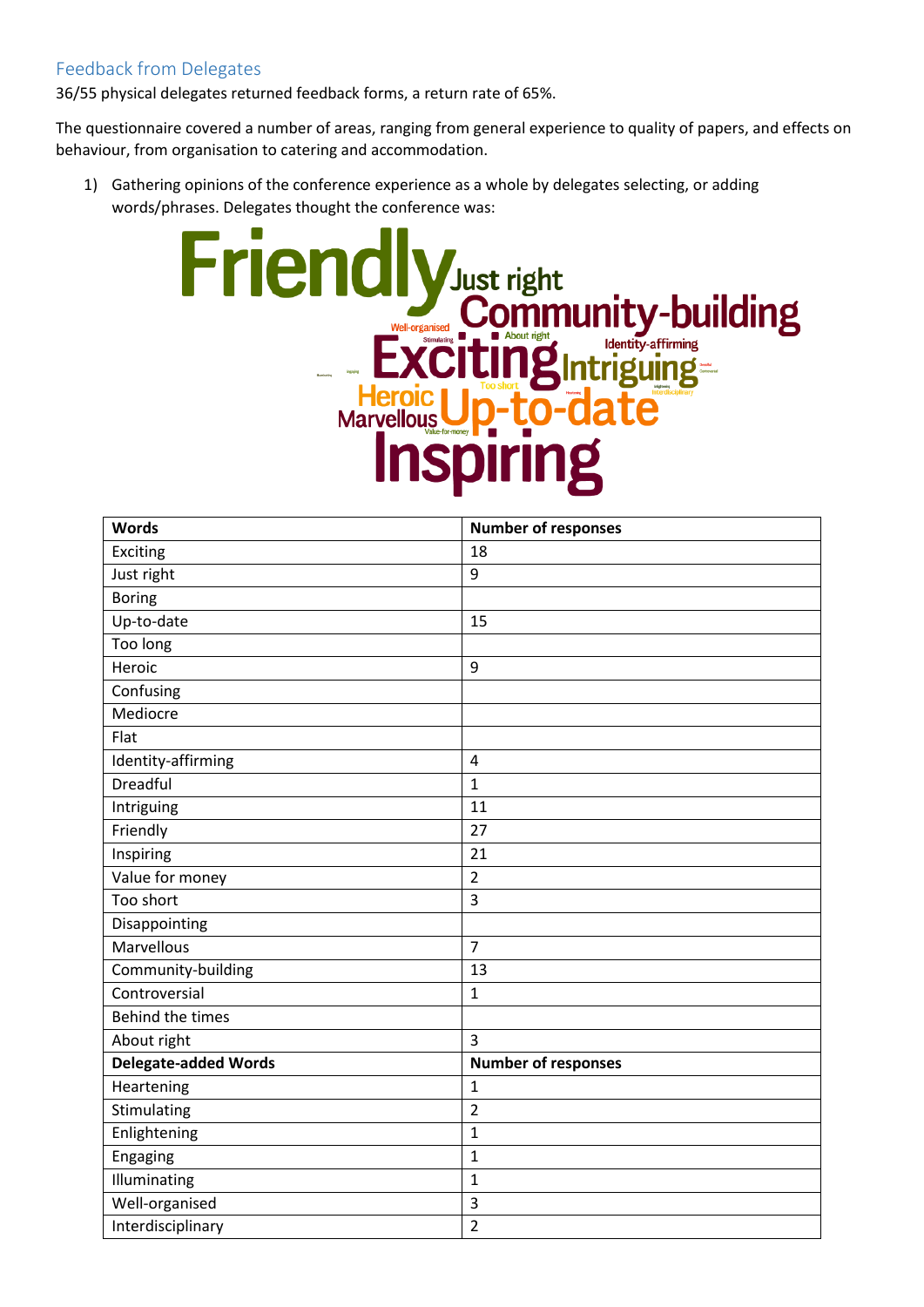**Further comments:**

| <b>Highlighted area</b>   | Comment                                                                         |
|---------------------------|---------------------------------------------------------------------------------|
|                           | "A model of good practice. Very useful and inspiring."                          |
| <b>Overall excellence</b> | "Exactly what a conference should be - bringing together different ideas and    |
|                           | people."                                                                        |
|                           | "Eminently interdisciplinary!"                                                  |
| Interdisciplinarity       | "The interdisciplinary nature of the event was challenging and worked well."    |
|                           | "Range and variety were excellent"                                              |
|                           | "Wonderful range of papers and an engagement with all kinds of modern           |
| Range of papers           | media - really illuminating about the place of the classical hero, his cultural |
|                           | trajectory into the modern world."                                              |
|                           | "I loved the 'Hercules in Popular Culture' panel!!!"                            |
| Atmosphere                | "Heartening (in the circumstances)"                                             |
|                           | "Extremely well organised!"                                                     |
| Organisation              | "Extremely well organized."                                                     |
|                           | "Good organized."                                                               |
| Gratitude                 | "Thank you!"                                                                    |

2) Delegates were asked to assess the quality of the papers and were very positive about this.

|     |     |      |    | Excellent   Very Good   Good   Satisfactory   Disappointing | Awful     |
|-----|-----|------|----|-------------------------------------------------------------|-----------|
| (6) | (5) | (4)  | 3) |                                                             | $\bf (1)$ |
|     | 23  |      |    |                                                             |           |
| 31% | 59% | 7.5% |    | 2.5%                                                        |           |

*39 responses were counted because several delegates circled both Excellent and Very Good.* **Overall rating: ((12 x 6) + (23 x 5) + (3 x 4) + (1 x 2))/39 = 5.1**

| <b>Highlighted Area</b>  | <b>Comment</b>                                                                  |
|--------------------------|---------------------------------------------------------------------------------|
| Scope of                 | "Real synergies clear both within panels and across the conference as a whole.  |
| Conference               | Papers excellent, but conference also much more than the sum of its parts."     |
|                          | "The contributions were well thought through and the programme planning         |
|                          | was extremely good and coherent. The plenary lecture struck one false note in   |
|                          | the programme and in its scholarly remit."                                      |
|                          | "I was very impressed by the breadth of different subjects - also, always       |
|                          | interesting to meet people from other disciplines. Was most "International"     |
|                          | conference I've ever been to."                                                  |
|                          | "Some things I know too little about to be able to properly evaluate."          |
| <b>Timing of papers</b>  | "Amazing how many people, even senior figures, can't organise themselves to     |
|                          | speak for just 20 minutes!"                                                     |
|                          | "Keep speakers to time!"                                                        |
|                          | "Speakers should be kept to time frames."                                       |
| <b>Technology</b>        | "The range of media was fabulous but slightly let down by the technology."      |
| <b>Content of</b>        | "No. Perhaps that some papers had a very similar theme and content."            |
| papers                   | "I sometimes found that the papers on a scholar's primary research field were   |
|                          | stronger than the ones by classicists working on later reception (& I am one of |
|                          | the latter)."                                                                   |
| <b>Quality of papers</b> | "Some highly thought-provoking."                                                |
|                          | "Quality at such conferences always varies"                                     |
|                          | "A few papers were rather superficial and lacking in rigour."                   |
|                          | "[Very good] - mostly"                                                          |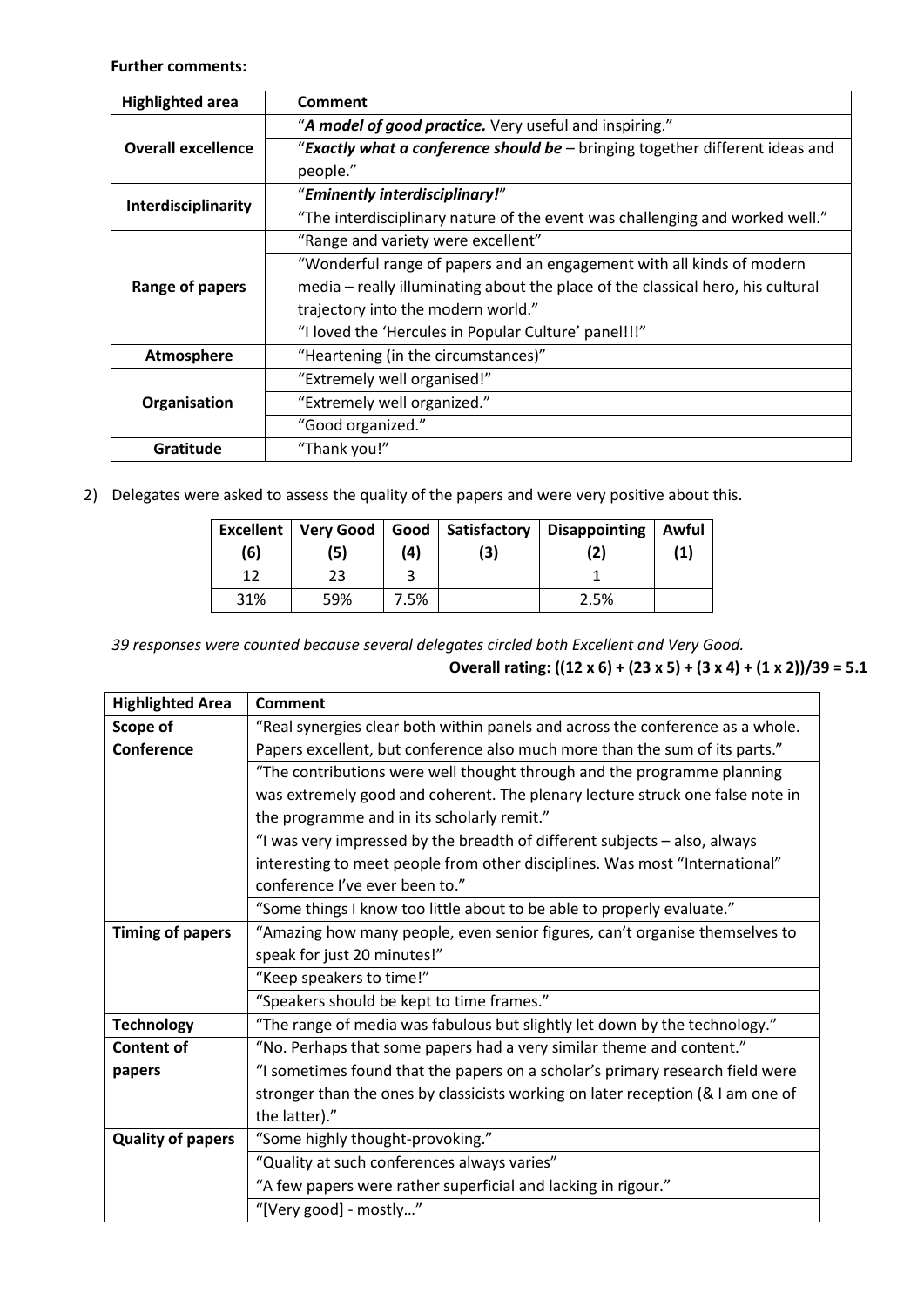3) This question sought suggestions for further areas which might be explored by the project. 39% of delegates responded to this question, with suggestions that tended to cover more than one area.

| <b>Suggestion area</b>     | <b>Comment</b>                                                                |
|----------------------------|-------------------------------------------------------------------------------|
| <b>Further conferences</b> | Do a conference every year! ©                                                 |
| <b>Publication</b>         | You have the basis for a great conference volume here and perhaps more        |
|                            | ambitiously a database (expanding the website) as a resource for              |
|                            | researchers and teachers globally.                                            |
|                            | I hope you are going to publish a collection of the papers.                   |
| <b>Database</b>            | You have the basis for a great conference volume here and perhaps more        |
|                            | ambitiously a database (expanding the website) as a resource for              |
|                            | researchers and teachers globally.                                            |
| Methodological             | 1) Explorations as to how the separate perspectives, disciplines, periods     |
| matters                    | can coalesce - whilst also remaining distinctive. 2) The 'masculinities' of   |
|                            | Hercules over time and in different locations deserve further work.           |
| Salutati                   | "More Salutati, please!"                                                      |
| <b>Masculinity</b>         | 1) Explorations as to how the separate perspectives, disciplines, periods     |
|                            | can coalesce - whilst also remaining distinctive. 2) The 'masculinities' of   |
|                            | Hercules over time and in different locations deserve further work.           |
| Non-heroic aspect          | More non-heroic aspects?                                                      |
| <b>Video games</b>         | Video games of course! And the "material culture" (not sure if I'm writing    |
|                            | correctly) - I mean Hercules in everyday life: in Poland we found e.g. a      |
|                            | bike named Hercules, several companies etc. But video games definitely        |
|                            | YES!                                                                          |
| <b>Advertising</b>         | Video games of course! And the "material culture" (not sure if I'm writing    |
|                            | correctly) - I mean Hercules in everyday life: in Poland we found e.g. a      |
|                            | bike named Hercules, several companies etc. But video games definitely        |
|                            | YES!                                                                          |
| <b>Material culture</b>    | Material culture - arts, architecture.                                        |
|                            | Hercules' image on medals (ancient and modern).                               |
| Late antique               | I am hoping for more late antique Hercules/Hercules and the Christians.       |
|                            | Hercules 1) in late antiquity/Byzantium; 2) in the post-colonial world; 3) is |
|                            | he a hero for theatre or a hero for cinema from C20 <sup>th</sup> onwards?    |
| Christian                  | I am hoping for more late antique Hercules/Hercules and the Christians.       |
| Theatre/cinema             | Hercules 1) in late antiquity/Byzantium; 2) in the post-colonial world; 3) is |
|                            | he a hero for theatre or a hero for cinema from C20 <sup>th</sup> onwards?    |
| Post-colonial              | Hercules 1) in late antiquity/Byzantium; 2) in the post-colonial world; 3) is |
|                            | he a hero for theatre or a hero for cinema from C20 <sup>th</sup> onwards?    |

4) 61% of respondents (40% of delegates) delegates replied to the question asking what they would do as a result of the conference. The conference was always envisaged as being the first step in a longer-term project, and had the aim of establishing an international network of scholars interested in post-classical receptions of Herakles-Hercules. For this reason the 27% of responses which referred to the networking potential of the event are presented before the more typical responses concerning research and publication (41% of responses, respectively).

| Plan area           | <b>Comments</b>                                                          |  |
|---------------------|--------------------------------------------------------------------------|--|
| <b>Use Contacts</b> | To keep in touch with some people from the conference.                   |  |
|                     | Keep in contact with a couple of other delegates.                        |  |
| $6/22 = 27%$        | Use new informations + meeting "Heraklean" colleagues.                   |  |
|                     | I am hoping to write an article on my topic and send some emails to some |  |
|                     | interesting people I met.                                                |  |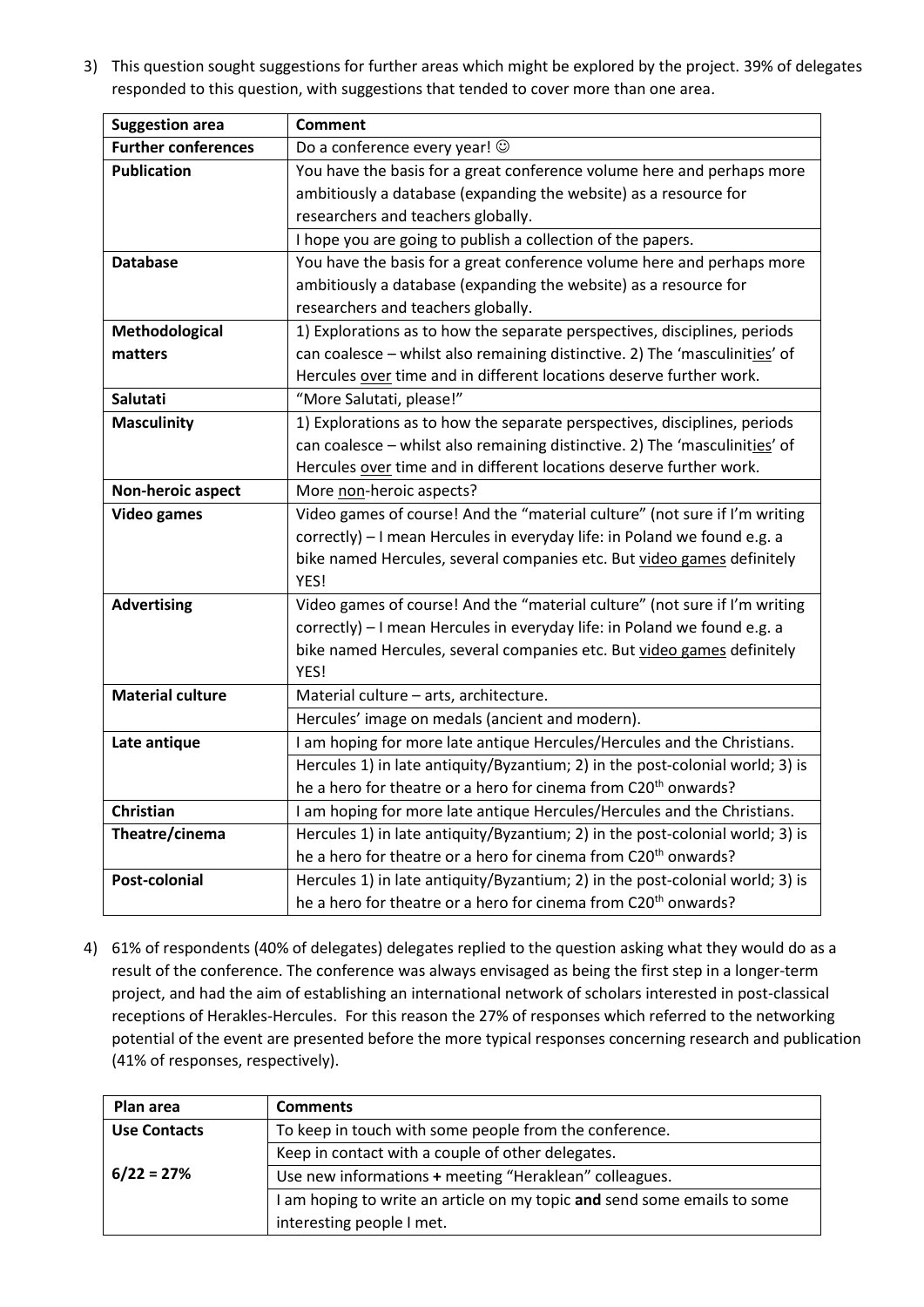|                              | 1) Finish writing up the long version of my paper; 2) Follow up some really        |
|------------------------------|------------------------------------------------------------------------------------|
|                              | interesting new conversations.                                                     |
|                              | 1) Write more; 2) Contact people.                                                  |
| Do Research                  | 1) Finish writing up the long version of my paper; 2) Follow up some really        |
|                              | interesting new conversations.                                                     |
| $9/22 = 41%$                 | Use new informations + meeting "Heraklean" colleagues.                             |
|                              | 1) Use the insights I got here while revising my PhD thesis for publication; 2)    |
|                              | continue to work on the late antique Hercules; 3) do more "reception"              |
|                              | Further research of course: there were many people who inspired me to do           |
|                              | so! And of course I am going to pass the results of the conference to my           |
|                              | supervising professor (Kataryna Marciniak, PhD).                                   |
|                              | Keep up again with work on Hercules.                                               |
|                              | Do more research!                                                                  |
|                              | Read more on some of the areas!                                                    |
|                              | Read more Dante.                                                                   |
|                              | 1) Think more about my paper; 2) Explore the reception of Hercules in other        |
|                              | periods; 3) attempt to publish an improved version of my paper.                    |
| <b>Write/Publish</b>         | 1) Write more; 2) Contact people.                                                  |
|                              | 1) Finish writing up the long version of my paper; 2) Follow up some really        |
| $9/22 = 41%$                 | interesting new conversations.                                                     |
|                              | I am hoping to write an article on my topic and send some emails to some           |
|                              | interesting people I met.                                                          |
|                              | I will reformulate my paper in order to incorporate the suggestions with           |
|                              | other points of view and comparative perspectives.                                 |
|                              | 1) Use the insights I got here while revising my PhD thesis for publication; 2)    |
|                              | continue to work on the late antique Hercules; 3) do more "reception"              |
|                              | Rethinking my chapter on Hercules as Labour Movement icon (for Edith               |
|                              | Hall's Classics and Class volume).                                                 |
|                              | 1) Think more about my paper; 2) Explore the reception of Hercules in other        |
|                              | periods; 3) attempt to publish an improved version of my paper.                    |
|                              | 1) I feel more confident about possibly teaching a Classics & Film course in       |
|                              | the future. 2) Discussion after my paper may cause me to revise my                 |
|                              | argument.                                                                          |
|                              | 1) Use material in classes. 2) Perhaps write a paper for publication.              |
| <b>Event-related</b>         | Hold a spookily similar conference of my own.                                      |
|                              | Organise another conference!                                                       |
| $4/22 = 18%$                 | Organise exhibition of Maguire's works.                                            |
|                              | Visit Marian Maguire's exhibition when it happens.                                 |
| <b>Further Participation</b> | Hopefully to continue to contribute to this project.                               |
| in the project               | Organise exhibition of Maguire's works.                                            |
| $2/22 = 9%$                  |                                                                                    |
| <b>Teaching</b>              | 1) I feel more confident about possibly teaching a Classics & Film course in       |
| $2/22 = 9%$                  | the future. 2) Discussion after my paper may cause me to revise my                 |
|                              | argument.<br>1) Use material in classes. 2) Perhaps write a paper for publication. |
| <b>Other</b>                 |                                                                                    |
| $1/22 = 4.5%$                | Go home and sleep.                                                                 |
|                              |                                                                                    |

5) The organisation of the conference was acknowledged to be excellent with scores for the organisation \*before\* and \*at\* the conference both scoring highly.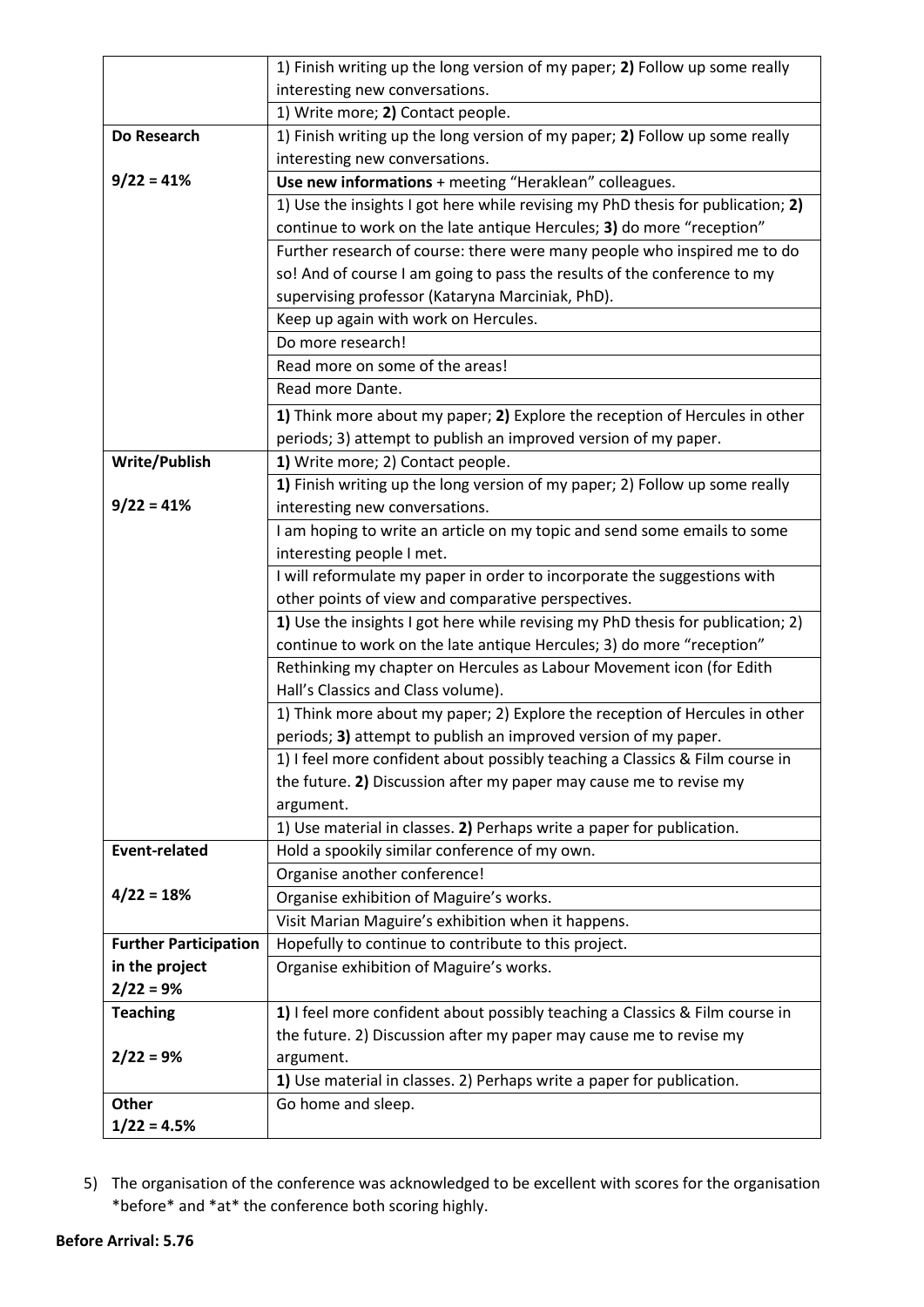| <b>Excellent</b><br>(6) | Very Good<br>'5) | (4) | Good   Satisfactory<br>3) | Disappointing<br>2) | Awful<br>(1) |
|-------------------------|------------------|-----|---------------------------|---------------------|--------------|
| 26                      |                  |     |                           |                     |              |
| 79%                     | 18%              | 3%  |                           |                     |              |

**Overall rating:**  $((26 \times 6) + (6 \times 5) + (1 \times 4))/33 = 5.76$ 

#### **At the conference: 5.85**

| (6) | (5) | (4) | Excellent   Very Good   Good   Satisfactory<br>(3) | Disappointing | Awful<br>'1) |
|-----|-----|-----|----------------------------------------------------|---------------|--------------|
| 30  |     |     |                                                    |               |              |
| 88% | 9%  | 3%  |                                                    |               |              |

### **Overall rating:** ((30 x 6) + (3 x 5) + (1 x 4))/34 = 5.85

#### **Further comments:**

| <b>Compliments</b>                                                                                    |
|-------------------------------------------------------------------------------------------------------|
| Very good work!                                                                                       |
| Super conference.                                                                                     |
| So well organised!                                                                                    |
| The organisation was superlative – the most well-organised conference I have ever attended.           |
| Brilliant team led by Eleanor who was particularly wonderful. Whenever gremlins struck she always had |
| multiple back-up plans. All unfailingly cheerful and helpful.                                         |
| Eleanor OKell was incredibly helpful, answering all sorts of questions beforehand.                    |
| Eleanor is a hero!                                                                                    |
| There are no words to describe the excellence of organisation. Emma Stafford and Eleanor Okell are my |
| Hercules and they achieved all the Herculean labours. THANK YOU.                                      |
| Heartiest congratulations to Eleanor OKell for running such a smooth and congenial conference.        |
| Thank you for your hard work and the friendly atmosphere.                                             |
| <b>Suggestions for Improvement</b>                                                                    |
| Allow more time for delegates to take cases and book into accommodation – not possible to do in a 20- |
| minute turn around.                                                                                   |

- 6) The catering and accommodation were also ranked highly.
	- a) Catering:

| <b>Excellent</b><br>(6) | (5) | (4) | (3) | Very Good   Good   Satisfactory   Disappointing   Awful | $\left( 1\right)$ |
|-------------------------|-----|-----|-----|---------------------------------------------------------|-------------------|
| 19                      |     |     |     |                                                         |                   |
| 59%                     | 34% |     | 3%  | 3%                                                      |                   |

Further comments: "Perfect", "Mixed (see further comments)".

#### **Overall rating:** ((19 x 6) + (11 x 5) + (1 x 3) + (1 x 2))/32 = **5.44**

b) Accommodation (8 responses were N/A as filled in by Day delegates)

| (6) | '5) | (4) | 3) | Excellent   Very Good   Good   Satisfactory   Disappointing   Awful |  |
|-----|-----|-----|----|---------------------------------------------------------------------|--|
| 18  |     |     |    |                                                                     |  |
|     |     |     |    |                                                                     |  |

### **Overall rating:** ((18 x 6) + (5 x 5) + (1 x 3))/24 = **5.67**